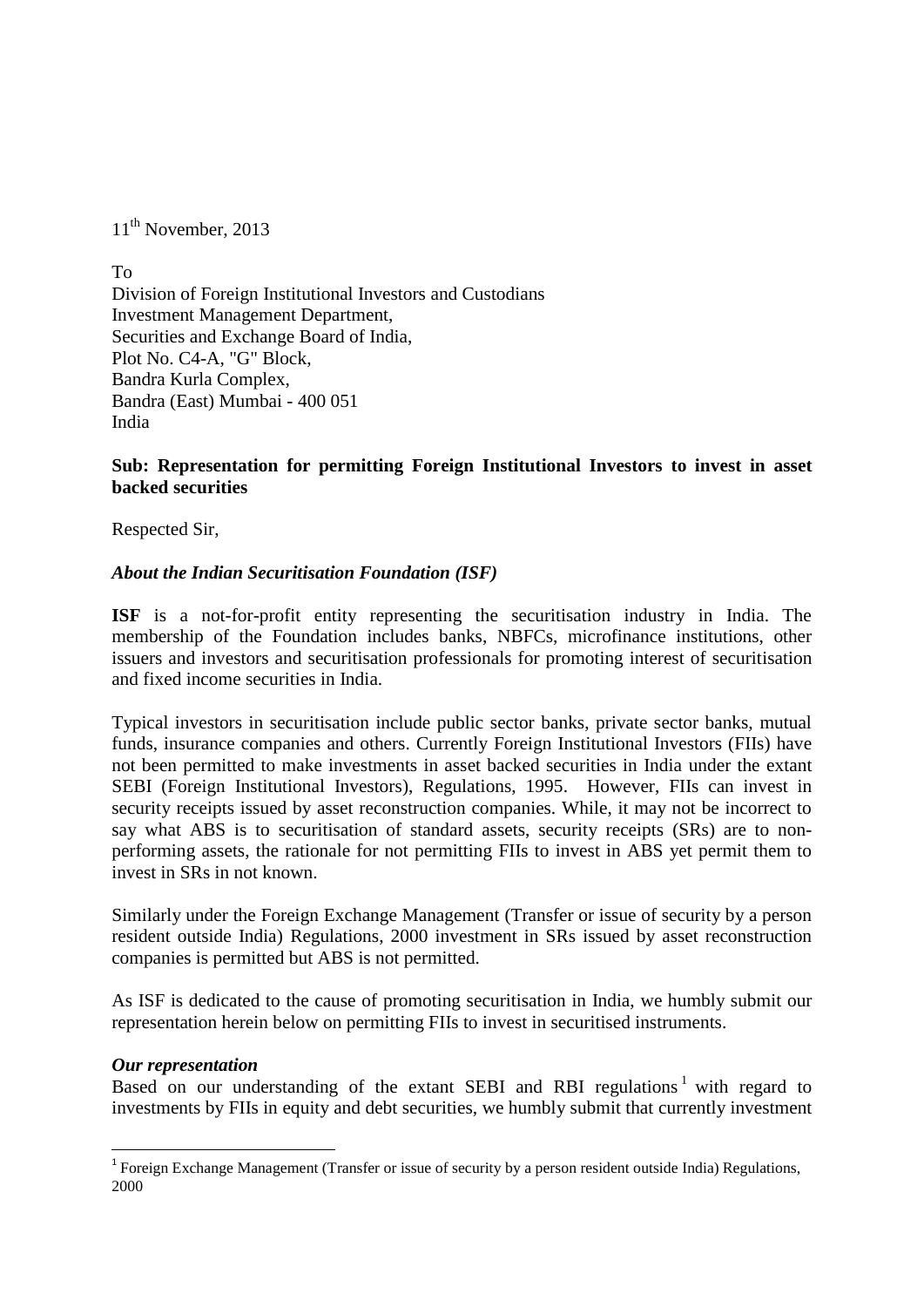in ABS has not been permitted to FIIs. However, investment in SRs issued by asset reconstruction companies is permitted under the RBI regulations.

While the intent of the lawmakers is well placed to allow FIIs to invest in SRs and other securities, however the intent could not have been to keep away FIIs from investment in securitised paper.

Recently, SEBI has expressed intent to amend the extant regulations to usher the FPI regime and SEBI in its board meeting held on  $5<sup>th</sup>$  October, 2013 has approved the draft SEBI (Foreign Portfolio Investors) Regulations, 2013 ("**FPI Regulations**"). Incidentally in these regulations as well, ABS has been given a miss from permitted investments' list.

Investment in ABS will not only provide broad basing of investors in the securitisation market but will also promote issuance of papers ranging from medium term to a long term based on the underlying assets cashflows and more and more of asset classes can be securitised and will result in widening participation in the market. As a fixed income security, which is typically AAA rated and offering good returns, we would request you to permit FIIs to invest in ABS as well. Further, keeping in line with the government's efforts to promote bond market in India, healthy market for fixed income securities has securitised debt instruments as an important component.

We request that the amendment be effectuated by:

- a. An amendment to the extant SEBI regulations including ABS as an permissible investment; OR
- b. Where the FPI Regulations are to come into effect, include ABS as permissible investment in the FPI Regulations.

Below we list down few of the reasons incentivising FIIs to invest in ABS:

- a. FIIs investment in India, specifically to in debt securities has seen a sharp decline due to macro-economic factors, regulatory uncertainty, socio-political factors etc. ABS is a well understood and acceptable asset class internationally. Permitting investment in Indian ABS would attract FIIs investment into India as it will be a familiar ground for them.
- b. FIIs are looking for suitable investments in fixed income securities. Asset backed securities are fixed income securities, and provide an effective alternative to traditional corporate bonds.
- c. Asset backed securities have more diversification underlying the instrument than corporate bonds. Hence, investments in asset backed securities may be considered safer as compared to corporate bonds, which is an exposure in a particular corporate.
- d. Asset backed securities typically are rated, and ratings are quite often independent of the rating of the issuer. Many asset backed securities have attained AAA ratings which have withstood the test of time.
- e. Asset backed securities represent portfolios of loans which in turn go for several productive investments such as infrastructure, SME lending, equipment finance, etc. Each of these sectors have multiplier impact for the country.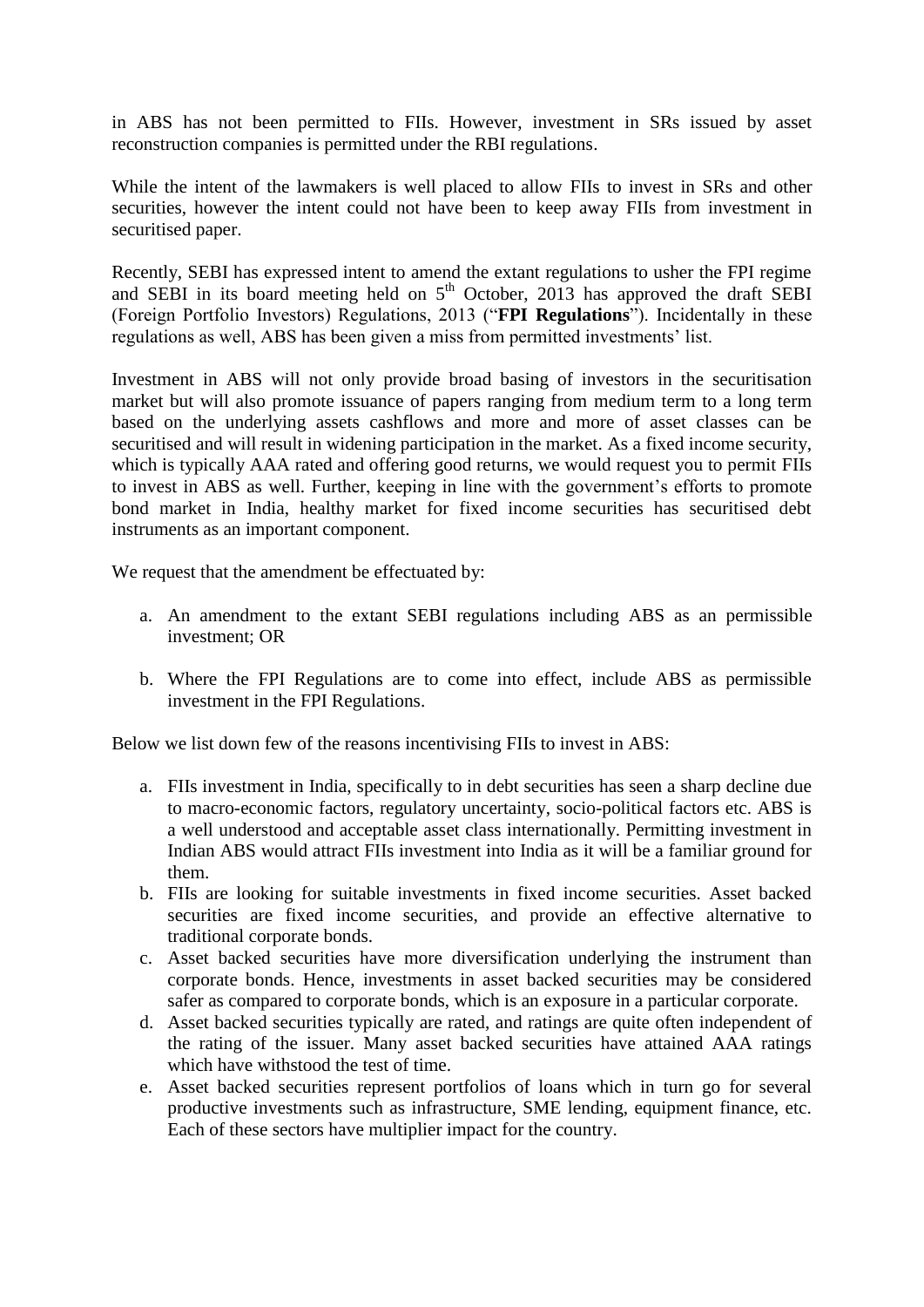Based on the above rationale, we humbly submit that FIIs be allowed to make investment in ABS.

Also with this representation, find enclosed **Annexure I** detailing the current state of the securitisation market, extant regulations applicable to securitisation transactions in India and the investment regulations applicable to FIIs.

Should you need any further clarification, we would be glad to provide the same.

Thanking you, Yours truly, For *Indian Securitisation Foundation*

\_\_\_\_\_\_\_\_\_\_\_\_\_\_\_\_\_\_\_\_\_\_\_\_\_\_\_\_\_\_

Cc to: The Chief General Manager Reserve Bank of India Central Office Mumbai -- 400001

Nidhi Bothra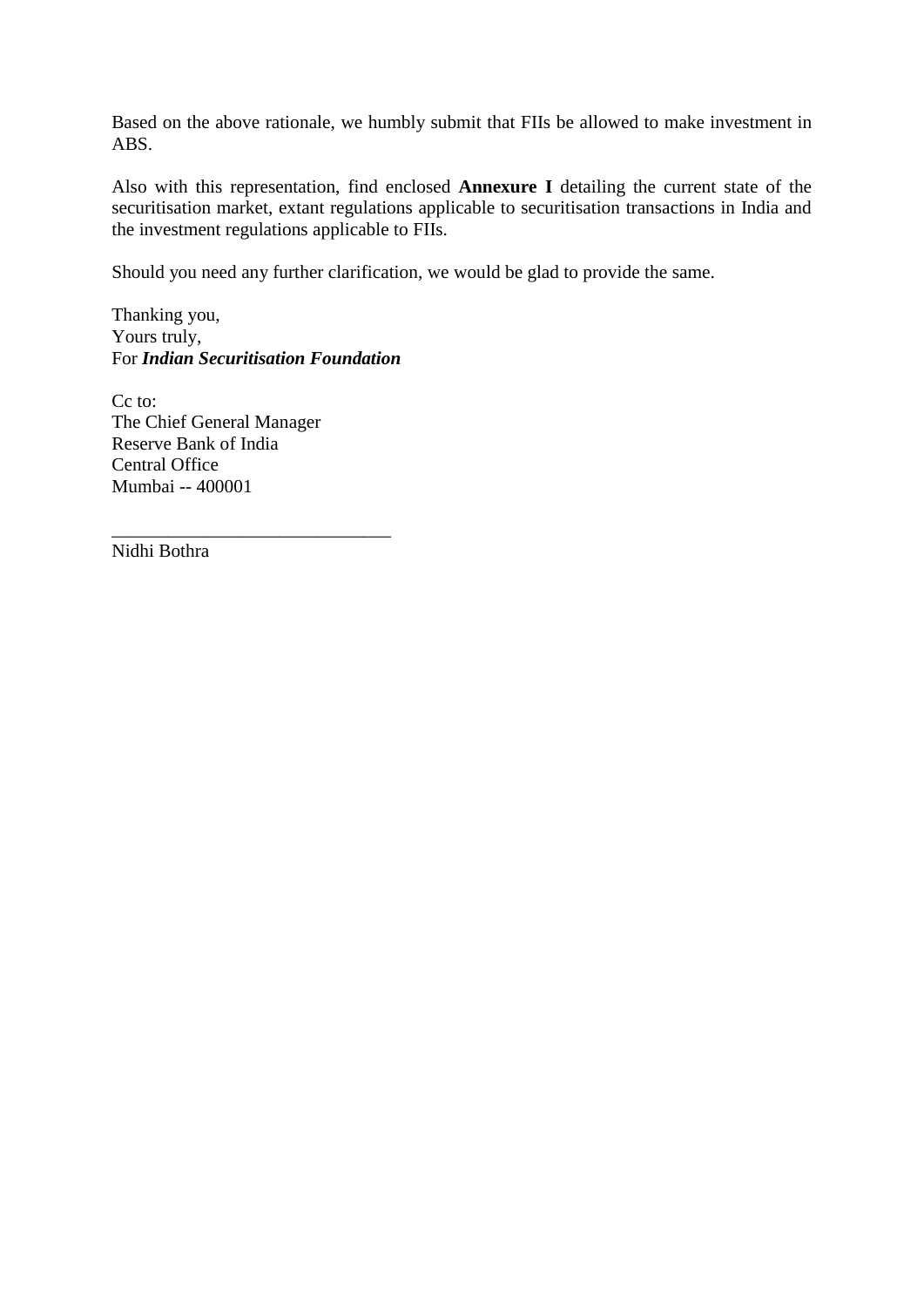# **Annexure I**

## **Securitisation market in India**

Securitisation as a financial instrument has been prevalent in India since 1990s. The securitisation market started with innovative structures and was largely dominated by PTCs scaling new peaks in terms of volumes of issuances every year. Thereafter the Securitisation Guidelines issued in 2006 (2006 Guidelines<sup>2</sup>) was heavy on regulating the PTCs and the entire market shifted to bilateral assignments as the 2006 Guidelines were not applicable to bilateral assignments.

Securitisation market in India was never strong and has been affected more by internal issues than by external shocks. In the wake of the sub-prime crisis, the RBI took cues from the global regulators and felt the need for an overhaul of the securitisation regulations in India. A revised draft of the guidelines was placed on the website of the RBI in September 2011. Thereafter on  $7<sup>th</sup>$  May, 2012, RBI issued the Revised Guidelines on Securitisation Transactions<sup>3</sup> (2012 Guidelines). The 2012 Guidelines lay down separate guidelines for Securitisation and Direct Assignments unlike international regulations that lay down single criteria for transfer of assets whether to SPV or any other real life entity. Post the 2012 Guidelines the market seemed to have shifted back to the PTCs route.

The recent most regulatory development has been the Finance Act, 2013 providing relief to certain class of investors in securitisation by introducing Chapter XII-EA in the Income Tax Act, 1961 with regard to special provisions relating to tax on income distributed by securitisation trusts.

In terms of volumes, the market composition of the structured finance products has been such that ABS has been dominating the market over years. The tabular presentation on the volumes of securitization in India is as below:

|                 | <b>FY 2008</b> |              | <b>FY 2009</b> |              | <b>FY 2010</b> |              | <b>FY 2011</b> |              | <b>FY 2012</b> |       |
|-----------------|----------------|--------------|----------------|--------------|----------------|--------------|----------------|--------------|----------------|-------|
|                 | Amount         | <b>Share</b> | Amount         | <b>Share</b> | Amount         | <b>Share</b> | Amount         | <b>Share</b> | Amoun          | Share |
|                 |                |              |                |              |                |              |                |              |                |       |
| <b>ABS</b>      | 31,323         | 49%          | 13,581         | 25%          | 21.497         | 50%          | 20,920         | 68%          | 26,071         | 71%   |
| <b>RMBS</b>     | 588            | 1%           | 3.291          | 6%           | 6,254          | 14%          | 5.029          | 16%          | 7.680          | 21%   |
| <b>Total</b>    | 31,911         | 50%          | 16,872         | 31%          | 27,751         | 64%          | 25,948         | 84%          | 33,751         | 92%   |
| <b>Retail</b>   |                |              |                |              |                |              |                |              |                |       |
| <b>Securiti</b> |                |              |                |              |                |              |                |              |                |       |
| sation          |                |              |                |              |                |              |                |              |                |       |
| <b>LSO</b>      | 31,819         | 50%          | 35,608         | 66%          | 14,581         | 34%          | 4.341          | 14%          | 2,217          | 6%    |
|                 |                |              |                |              |                | $\%$         |                |              |                |       |
| <b>Others</b>   | $- -$          | $-$          | 1,160          | 2%           | 787            | 2%           | 536            | 2%           | 635            | 2%    |
| <b>Overall</b>  | 36,730         | 100%         | 53.640         | 100%         | 43,118         | 100%         | 30,825         | 100%         | 36.603         | 100%  |
| total           |                |              |                |              |                |              |                |              |                |       |
| Growth          | 73%            |              | (16%)          |              | (20%)          |              | (29%)          |              | 15%            |       |

*Source: Data collated from ICRA's estimates*

In terms of volumes the market has securitised loans worth Rs. 36,603 crores in the financial year 2012-13. In the year 2012 securitisation volumes have grown 15% from the last fiscal

<sup>-&</sup>lt;br>
<u>2 <http://rbi.org.in/scripts/NotificationUser.aspx?Id=2723&Mode=0></u><br>
2 Doutsions to the Guidelines on Sequrification Transactions

Revisions to the Guidelines on Securitisation Transactions, May 7, 2012, <http://rbi.org.in/scripts/NotificationUser.aspx?Id=7184&Mode=0>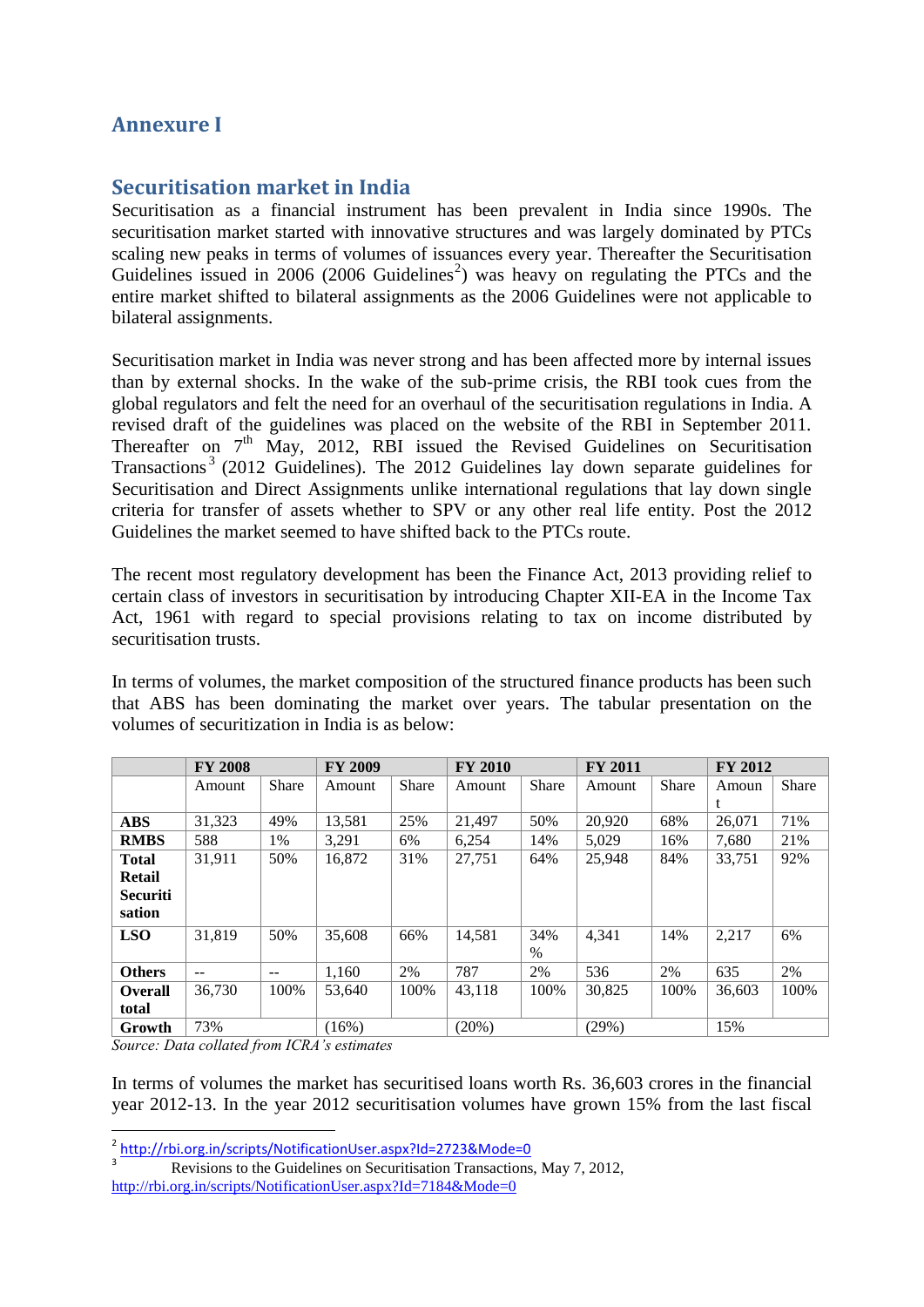and after a continuous decline in volumes for the last three years. The priority sector lending requirements of RBI continue to be the major drivers of securitisation volumes. In terms of asset classes, ABS forms the larger part of the securitisation volumes. However, in financial year 2012-2013, the volumes shrunk by 20% due to the uncertainty in the market on the tax front.

### **Key investors in the market:**

The key investors in the securitisation instruments are largely as follows:

- a. Banks/ Financial Institutions/ NBFCs
- b. Mutual Funds
- c. Insurance Companies

In India the key motivations to invest in securitized paper have been meeting the priority sector lending requirements, capital relief and liquidity. However, the motivations to invest in securitized paper for various investor segment is myriad. The investors in the market are currently very centric and there is a need for broad basing the investors so that the motivation for securitisation is not restricted to meeting the priority sector lending requirements for banks alone.

#### **Motivations for investments in securitised paper:**

Securitised paper is typically highly rated (typically can reach AAA rating as well), fully secured, yet provides good yields. The advantages of securitisation to the investors in general include the following:

- o Better Security, as investors have a direct claim over a portfolio of assets;
- o Investment in rated structured finance products;
- o Rating Resilience, as securitisation investment is considered safer than corporate debt;
- o Flexible Instruments to serve various investment objectives;
- o Diversification in investment portfolio;
- o Fixed income security, availability of medium term and long term instrument.

# **Investment Regulations on FIIs:**

### **RBI regulations for investments by FIIs**

Investment norms for Foreign Institutional Investors are laid down in Foreign Exchange Management (Transfer or issue of security by a person resident outside India) Regulations,  $2000<sup>4</sup>$  ("**Regulation**"). Regulation 5(4) states that –

*"(4) A non-resident Indian or a registered FII or a Foreign Central Bank or a QFI or any other person resident outside India included in Schedule 5 may purchase securities, other than shares or convertible debentures of an Indian company, subject to the terms and conditions specified in Schedule 5"*

Further Schedule 5 to the Regulation lists down such securities (other than equity and convertible debt) in which registered FIIs can invest. The schedule permits certain securities

<sup>-&</sup>lt;br><sup>4</sup> <http://rbi.org.in/Scripts/NotificationUser.aspx?Id=174&Mode=0>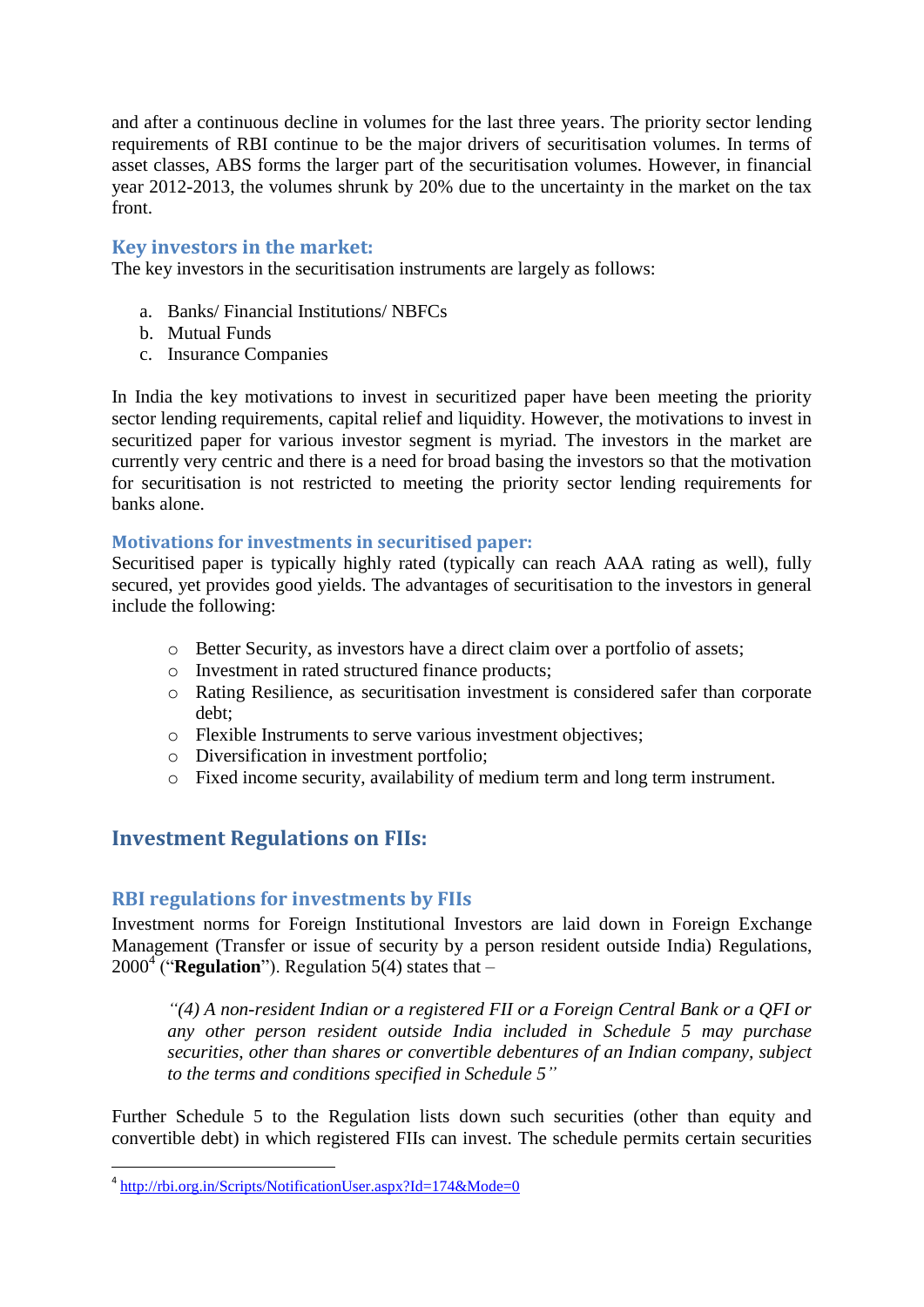that a registered FII may purchase on repatriation basis either directly from the issuer of such securities or through a registered stock broker on a recognized Stock Exchange in India subject to the terms and conditions as specified by the SEBI and the Reserve Bank from time to time:

- a. dated Government securities/treasury bills
- b. listed non-convertible debentures/bonds issued by an Indian company
- c. commercial papers issued by an Indian company
- d. units of domestic mutual funds
- e. Security Receipts issued by Asset Reconstruction Companies
- f. Perpetual Debt instruments eligible for inclusion as Tier I capital and Debt capital instruments as upper Tier II capital issued by banks in India
- g. listed and unlisted non-convertible debentures/bonds issued by an Indian company in the infrastructure sector
- h. non-convertible debentures/bonds issued by Non-Banking Finance Companies categorized as 'Infrastructure Finance Companies'
- i. Rupee denominated bonds/units issued by Infrastructure Debt Funds

# **SEBI regulations for investments by FIIs:**

Section 2(f) of the Securities Exchange Board of India (Foreign Institutional Investors) Regulations,  $1995<sup>5</sup>$  defines Foreign Institutional Investors (FIIs) to mean --

*"Foreign Institutional Investor" means an institution established or incorporated outside India which proposes to make investment in India in securities;"*

Regulation 15(1) of the Regulation provides for investment restrictions on FIIs and the list of permitted investments include:

- a) securities in the primary and secondary markets including shares, debentures and warrants of companies unlisted, listed or to be listed on a recognised stock exchange in India; and
- b) units of schemes floated by domestic mutual funds including Unit Trust of India, whether listed on a recognised stock exchange or not, [units of scheme floated by a Collective Investment Scheme.]
- c) dated Government Securities;
- d) derivatives traded on a recognised stock exchange;
- e) commercial paper;
- f) security receipts;

## **SEBI FPI Regulations:**

With the intent of integrating policies for foreign investments, SEBI vide Press Release (*PR No. 99/2013*) on 5<sup>th</sup> October, 2013 conveyed the approval of draft FPI Regulations. Under Chapter II of the FPI Regulations, FIIs or the sub-accounts who have been granted registration by the Board shall be deemed to be foreign portfolio investors for the purpose of these regulations.

 5 <http://www.sebi.gov.in/acts/fiiregu2009.pdf>